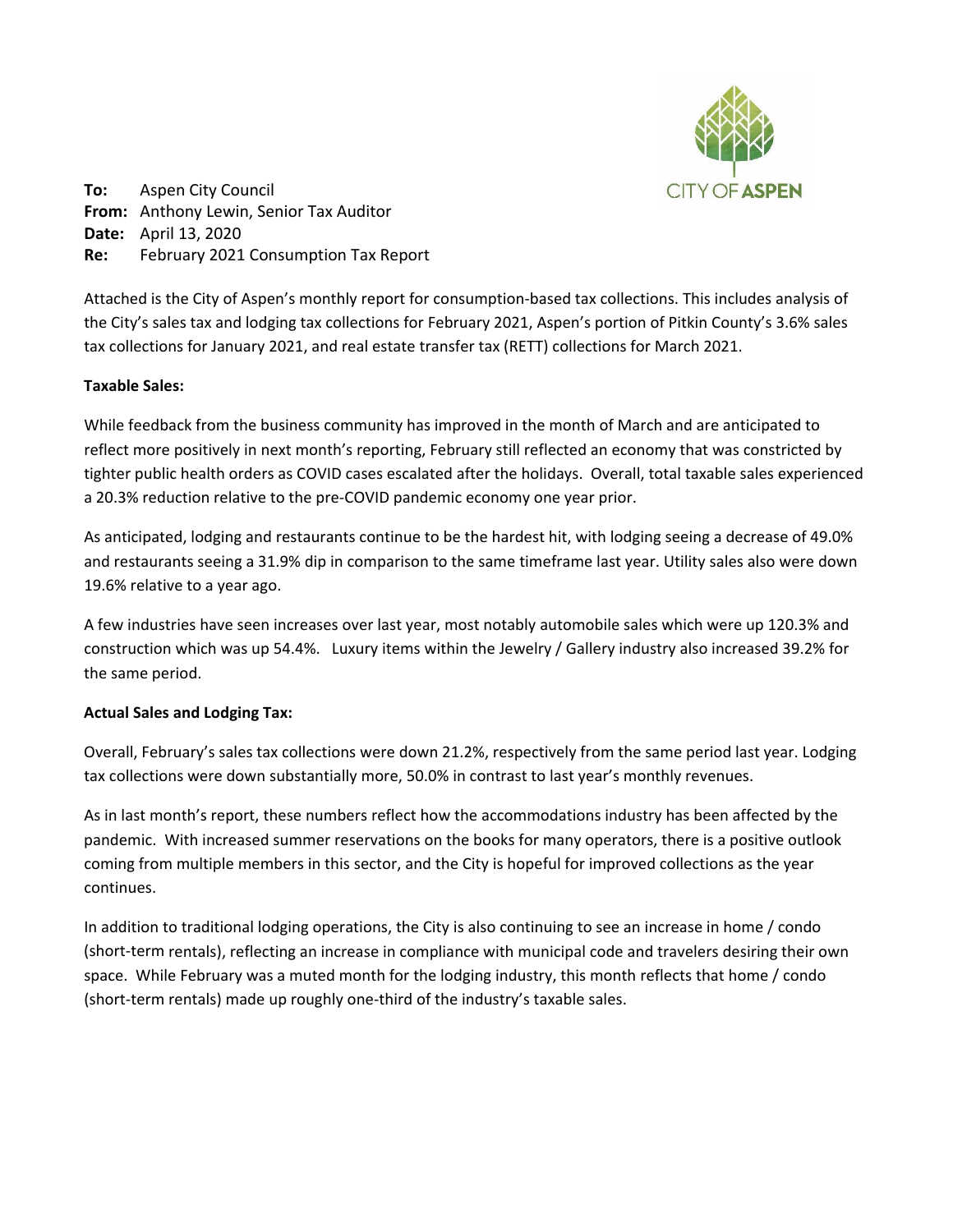

# **City Share of County Sales Tax:**

Aspen's portion of Pitkin County's sales tax collections (one month behind City collection statistics because they are collected at the State level) for January were down 27.8%.

# **Real Estate Transfer Taxes:**

Housing real estate transfer tax collections for March were up 116.4% and 64.5% on the year. Wheeler real estate transfer tax collections for March were up 18.5% and up 34.1% on the year. The difference seen on the percentage change in these two distinct real estate transfer taxes is due to a significant receipt for the sale of a large affordable housing deed restricted property which took place March 2020. Given this deed restriction, per the City's municipal code, this sale was exempt from the 1.0% affordable housing RETT computation but was required on the 0.5% Wheeler Opera House RETT. This is the underlying basis for why these two tax collections differed so significantly this past month.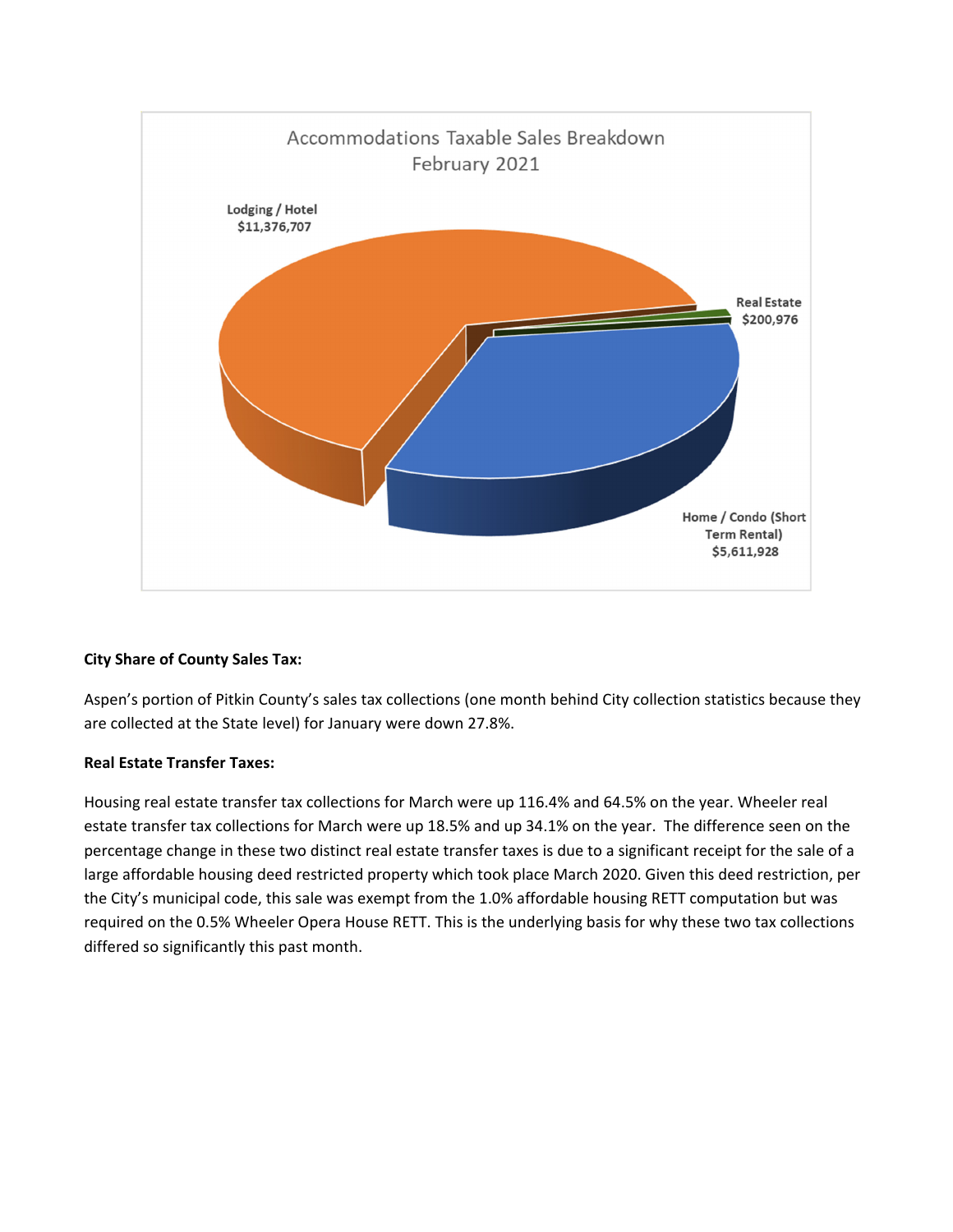| Category                    | In-Town      | Out-of-Town  | <b>Grand Total</b> |
|-----------------------------|--------------|--------------|--------------------|
| <b>Total Accommodations</b> | \$17,125,964 | \$63,646     | \$17,189,611       |
| Construction / Trades       | \$2,878,713  | \$2,246,202  | \$5,124,916        |
| Misc. / Other               | \$1,407,233  | \$4,272,245  | \$5,679,479        |
| Food / Drug                 | \$4,874,396  | \$162,280    | \$5,036,676        |
| Bar / Restaurant            | \$11,911,679 | \$0          | \$11,911,679       |
| Fashion / Clothing          | \$7,146,203  | \$106,722    | \$7,252,925        |
| Outdoor / Sporting          | \$6,734,757  | \$86,214     | \$6,820,971        |
| Utilities / Telecomm        | \$965,726    | \$3,352,782  | \$4,318,507        |
| Auto                        | \$2,620,035  | \$0          | \$2,620,035        |
| Gallery / Jewelry           | \$1,889,764  | \$40,000     | \$1,929,764        |
| Liquor                      | \$1,186,609  | \$11,057     | \$1,197,666        |
| Marijuana                   | \$994,588    | \$0          | \$994,588          |
| Bank / Finance              | \$0          | \$267,261    | \$267,261          |
| Health / Beauty             | \$390,073    | \$100,205    | \$490,279          |
| <b>Grand Total</b>          | \$60,125,741 | \$10,708,614 | \$70,834,355       |
| Percentage                  | 84.9%        | 15.1%        |                    |

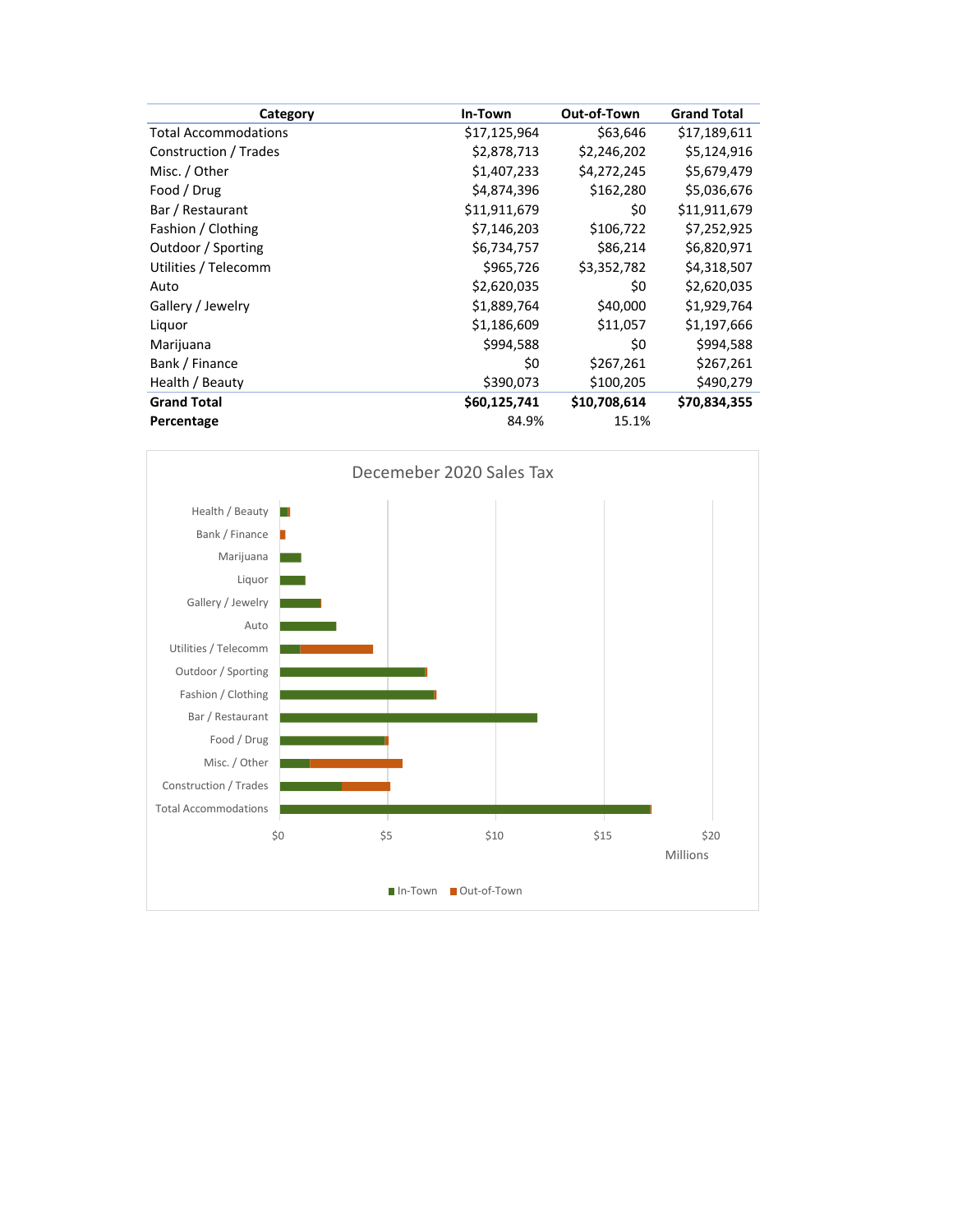#### **City of Aspen Retail Sales by Industry February 2021**

|                         |                         |                   |                    | Ye. |
|-------------------------|-------------------------|-------------------|--------------------|-----|
|                         |                         | % Change          |                    |     |
| Category                | <b>YTD Retail Sales</b> | <b>Prior Year</b> | % YTD Retail Sales |     |
| Accommodations          | \$30,961,912            | $(54.0\%)$        | 23.3%              |     |
| Restaurants/Bars        | \$20,907,160            | (39.9%)           | 15.7%              |     |
| Sports Equip/Clothing   | \$11,636,396            | (27.6%)           | 8.7%               |     |
| <b>Fashion Clothing</b> | \$14,534,442            | 16.6%             | 10.9%              |     |
| Construction            | \$9,600,078             | 20.2%             | 7.2%               |     |
| Food & Drug             | \$10,130,150            | $(1.9\%)$         | 7.6%               |     |
| Liquor                  | \$2,438,509             | 7.9%              | 1.8%               |     |
| Miscellaneous           | \$10,846,147            | 1.8%              | 8.1%               |     |
| Jewelry/Gallery         | \$4,685,434             | (15.6%)           | 3.5%               |     |
| <b>Utilities</b>        | \$9,524,304             | (7.8%)            | 7.2%               |     |
| Automobile              | \$4,636,638             | 62.2%             | 3.5%               |     |
| Marijuana               | \$2,057,863             | (12.6%)           | 1.5%               |     |
| Bank / Finance          | \$494,438               | #DIV/0!           | 0.4%               |     |
| Health / Beauty         | \$711,168               | #DIV/0!           | 0.5%               |     |
| Total                   | \$133,164,639           | (27.2%)           | 100.0%             |     |



Beginning October 2020, industries were assessed and revised. This includes Luxury Goods which no longer reflects high end clothing which now is captured within Clothing. Additionally, two new categories (Bank / Finance and Health / Beauty) were added to reflect items previous reported within Miscellaneous. These adjustments will ultimately skew the annual percentage change in these industries and is therefore important to note - industry contraction or expansion cannot be gauged by these percentages until a full year's worth of data has been compiled with the new categorizations.

|                         |                             |                   | Febr             |
|-------------------------|-----------------------------|-------------------|------------------|
|                         |                             | % Change          | % Monthly Retail |
| Category                | <b>Monthly Retail Sales</b> | <b>Prior Year</b> | <b>Sales</b>     |
| Accommodations          | \$17,189,611                | $(49.0\%)$        | 24.3%            |
| Restaurants/Bars        | \$11,911,679                | (31.9%)           | 16.8%            |
| Sports Equip/Clothing   | \$6,820,971                 | (11.2%)           | 9.6%             |
| <b>Fashion Clothing</b> | \$7,252,925                 | 18.5%             | 10.2%            |
| Construction            | \$5,124,916                 | 54.4%             | 7.2%             |
| Food & Drug             | \$5,036,676                 | $(1.1\%)$         | 7.1%             |
| Liquor                  | \$1,197,666                 | 4.3%              | 1.7%             |
| <b>Miscellaneous</b>    | \$5,679,479                 | 8.9%              | 8.0%             |
| Jewelry/Gallery         | \$1,929,764                 | 39.2%             | 2.7%             |
| <b>Utilities</b>        | \$4,318,507                 | (19.6%)           | 6.1%             |
| Automobile              | \$2,620,035                 | 120.3%            | 3.7%             |
| Marijuana               | \$994,588                   | $(12.0\%)$        | 1.4%             |
| Bank / Finance          | \$267,261                   | #DIV/0!           | 0.4%             |
| Health / Beauty         | \$490,279                   | #DIV/0!           | 0.7%             |
| Total                   | \$70,834,355                | (20.3%)           | 100.0%           |

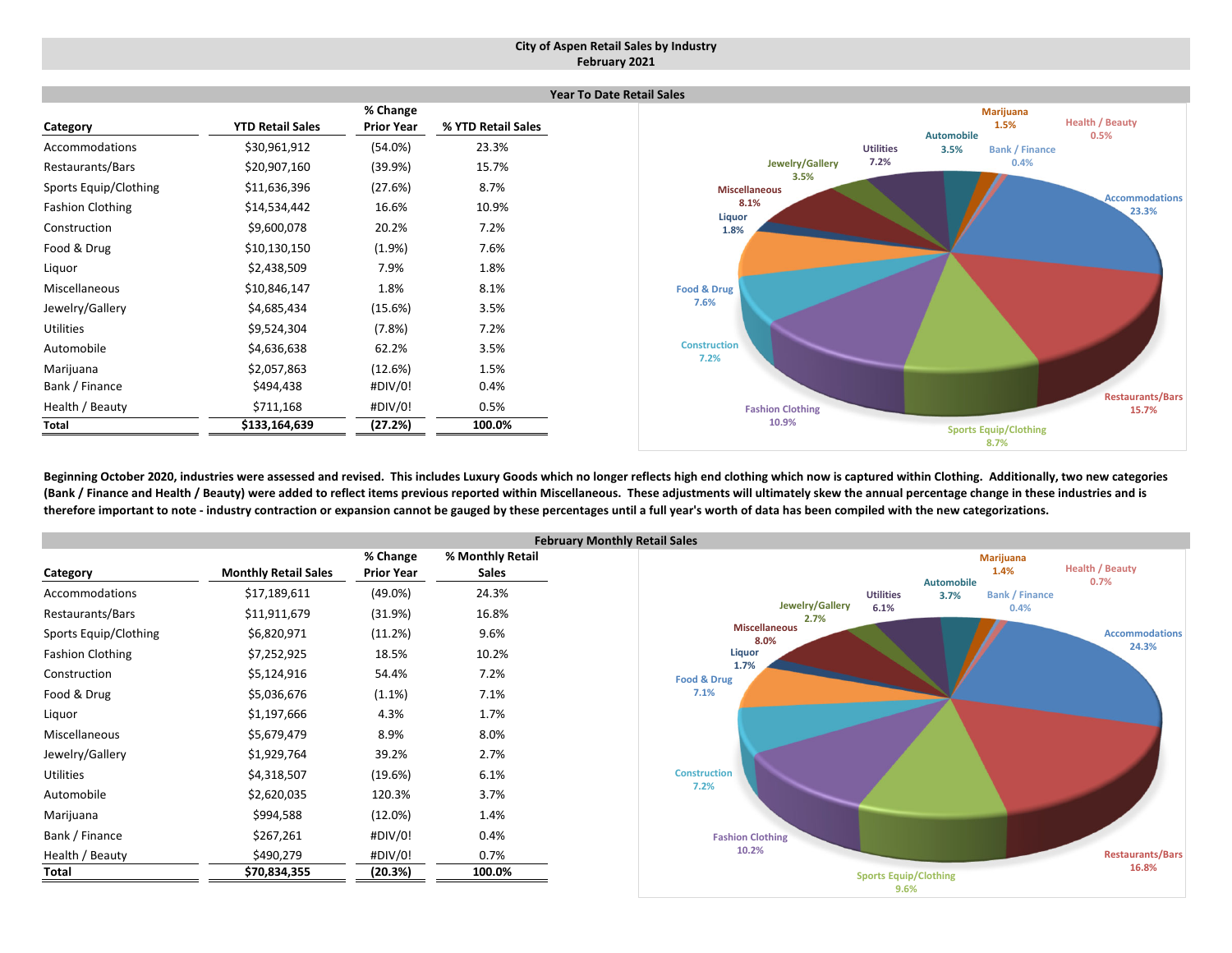#### **City of Aspen Sales and Lodging Tax February 2021 Year To Date Tax Collections Tax Type YTD Taxes Collected % YTD Taxes** 1.0% Sales Tax: Parks & Open Space \$1,362,094.22 36.1% 0.5% Sales Tax: Parks & Open Space \$680,661.51 18.0% 0.30% Sales Tax: Public Education \$408,652.69 10.8% 0.15% Sales Tax: Transportation  $5.4\%$ 0.45% Sales Tax: Affordable Housing/ Childcare  $$612,596.83$  16.2% 2.0% Lodging Tax: Tourist Promotion/ Transportation  $$503,256.95$  13.3% **Total \$3,771,460.11 100% 1.0% Sales Tax: Parks & Open Space 36.1%0.5% Sales Tax: Parks & Open Space 0.30% Sales Tax: Public 18.0% Education0.15% Sales Tax: Transportation 0.45% Sales Tax: Affordable Housing/ Childcare2.0% Lodging Tax: TouristPromotion/ Transportation 13.3%**

| <b>February Monthly Tax Collections</b>             |                                          |                           |                                            |                                                              |                                                      |                                          |  |  |  |
|-----------------------------------------------------|------------------------------------------|---------------------------|--------------------------------------------|--------------------------------------------------------------|------------------------------------------------------|------------------------------------------|--|--|--|
| <b>Tax Type</b>                                     | <b>Monthly Taxes</b><br><b>Collected</b> | % Monthly<br><b>Taxes</b> |                                            | 2.0% Lodging<br>Tax: Tourist<br>Promotion/<br>Transportation | 1.0% Sales Tax:<br>Parks & Open<br>Space             |                                          |  |  |  |
| 1.0% Sales Tax: Parks & Open Space                  | \$697,251.83                             | 35.7%                     |                                            | 14.3%                                                        | 35.7%                                                |                                          |  |  |  |
| 0.5% Sales Tax: Parks & Open Space                  | \$348,622.33                             | 17.9%                     |                                            |                                                              |                                                      |                                          |  |  |  |
| 0.30% Sales Tax: Public Education                   | \$209,261.88                             | 10.7%                     |                                            |                                                              |                                                      |                                          |  |  |  |
| 0.15% Sales Tax: Transportation                     | \$104,586.28                             | 5.4%                      |                                            |                                                              |                                                      |                                          |  |  |  |
| 0.45% Sales Tax: Affordable Housing/ Childcare      | \$313,760.93                             | 16.1%                     |                                            |                                                              |                                                      |                                          |  |  |  |
| 2.0% Lodging Tax: Tourist Promotion/ Transportation | \$279,307.77                             | 14.3%                     | 0.45% Sales Tax:                           |                                                              |                                                      |                                          |  |  |  |
| <b>Total</b>                                        | \$1,952,791.02                           | 100%                      | <b>Affordable</b><br>Housing/<br>Childcare | 0.15% Sales Tax:<br>Transportation                           | 0.30% Sales Tax:<br><b>Public Education</b><br>10.7% | 0.5% Sales Tax:<br>Parks & Open<br>Space |  |  |  |

**Space 17.9%**

**10.8%**

**5.4%**

**5.4%**

**16.1%**

**16.2%**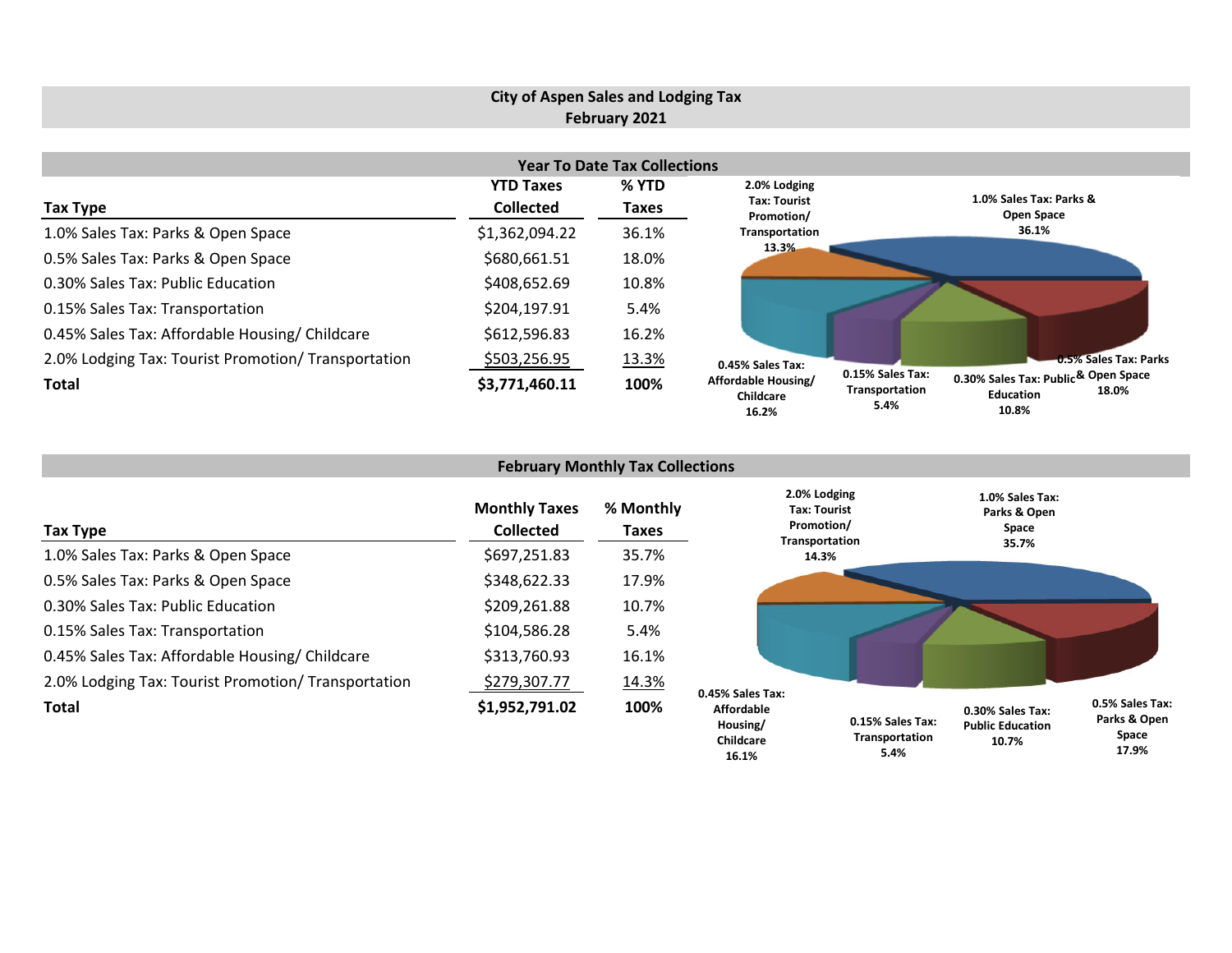### **City of Aspen Sales Tax 2.4% February 2021**

| <b>Current Month Revenues are</b> | (21.2%) | below last year's Monthly Revenues.             |
|-----------------------------------|---------|-------------------------------------------------|
| <b>Year To Date Revenues are</b>  | 6.1%    | above Year To Date Budgeted Revenues.           |
| <b>Year To Date Revenues are</b>  | (25.7%) | below last year's Actual Year To Date Revenues. |

|              |               | 2021 Monthly Budget vs. 2021 Actual |           |               | 2021 YTD Budget vs. 2021 Actual |           |              | 2021 vs. 2020 |                 |          |
|--------------|---------------|-------------------------------------|-----------|---------------|---------------------------------|-----------|--------------|---------------|-----------------|----------|
| <b>Month</b> | <b>Budget</b> | Actual                              | Variance  | <b>Budget</b> | Actual                          | Variance  | 2020 Monthly | Variance      | <b>2020 YTD</b> | Variance |
| Jan          | \$1,595,006   | \$1,594,720                         | $(0.0\%)$ | \$1,595,006   | \$1,594,720                     | $(0.0\%)$ | \$2,276,217  | (29.9%)       | \$2,276,217     | (29.9%)  |
| Feb          | \$1,486,326   | \$1,673,483                         | 12.6%     | \$3,081,332   | \$3,268,203                     | 6.1%      | \$2,122,818  | (21.2%)       | \$4,399,035     | (25.7%)  |
| Mar          | \$1,888,591   |                                     |           | \$4,969,923   |                                 |           | \$1,243,377  |               | \$5,642,412     |          |
| Apr          | \$777,333     |                                     |           | \$5,747,255   |                                 |           | \$524,409    |               | \$6,166,820     |          |
| May          | \$609,455     |                                     |           | \$6,356,711   |                                 |           | \$567,114    |               | \$6,733,934     |          |
| June         | \$1,451,356   |                                     |           | \$7,808,067   |                                 |           | \$1,315,505  |               | \$8,049,440     |          |
| July         | \$1,922,418   |                                     |           | \$9,730,485   |                                 |           | \$1,984,791  |               | \$10,034,230    |          |
| Aug          | \$1,631,118   |                                     |           | \$11,361,603  |                                 |           | \$1,783,192  |               | \$11,817,422    |          |
| Sept         | \$1,413,986   |                                     |           | \$12,775,590  |                                 |           | \$2,214,205  |               | \$14,031,628    |          |
| Oct          | \$855,843     |                                     |           | \$13,631,433  |                                 |           | \$1,067,153  |               | \$15,098,781    |          |
| Nov          | \$719,393     |                                     |           | \$14,350,825  |                                 |           | \$972,967    |               | \$16,071,748    |          |
| <b>Dec</b>   | \$2,635,754   |                                     |           | \$16,986,579  |                                 |           | \$2,286,874  |               | \$18,358,622    |          |

#### **Actual Collections Year To Date Through February**

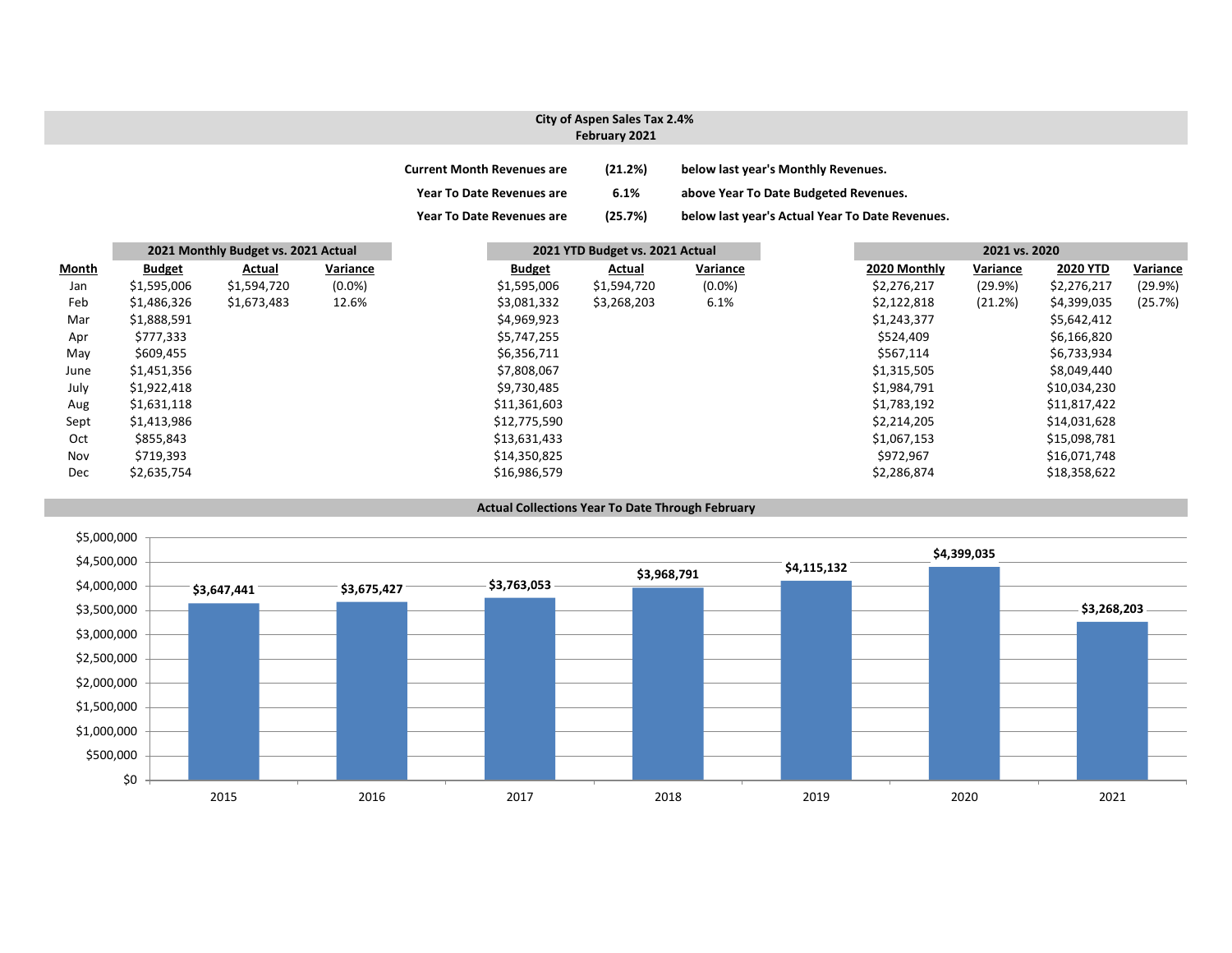### **City of Aspen Tourist Promotion 1.5% Lodging Tax (0.5% Rate for 2010 and Prior) February 2021**

**Current Month Revenues are (50.0%) below last year's Monthly Revenues adjusted for rate increase. Year ToDate Revenues are (34.3%) below Year To Date Budgeted Revenues.**

**Year To**(55.1%) below last year's Actual Year To Date Revenues adjusted for rate increase.

|       |               | 2021 Monthly Budget vs. 2021 Actual |          |               | 2021 YTD Budget vs. 2021 Actual |          |              | 2021 vs. 2020 |                 |          |
|-------|---------------|-------------------------------------|----------|---------------|---------------------------------|----------|--------------|---------------|-----------------|----------|
| Month | <b>Budget</b> | Actual                              | Variance | <b>Budget</b> | Actual                          | Variance | 2020 Monthly | Variance      | <b>2020 YTD</b> | Variance |
| Jan   | \$304,500     | \$168,712                           | (44.6%)  | \$304,500     | \$168,712                       | (44.6%)  | \$423,412    | (60.2%)       | \$423,412       | (60.2%)  |
| Feb   | \$270,000     | \$208,731                           | (22.7%)  | \$574,500     | \$377,443                       | (34.3%)  | \$417,502    | $(50.0\%)$    | \$840,914       | (55.1%)  |
| Mar   | \$353,250     |                                     |          | \$927,750     |                                 |          | \$197,251    |               | \$1,038,165     |          |
| Apr   | \$64,500      |                                     |          | \$992,250     |                                 |          | \$5,581      |               | \$1,043,746     |          |
| May   | \$49,500      |                                     |          | \$1,041,750   |                                 |          | \$8,770      |               | \$1,052,516     |          |
| June  | \$186,750     |                                     |          | \$1,228,500   |                                 |          | \$99,543     |               | \$1,152,059     |          |
| July  | \$280,500     |                                     |          | \$1,509,000   |                                 |          | \$263,959    |               | \$1,416,018     |          |
| Aug   | \$213,000     |                                     |          | \$1,722,000   |                                 |          | \$227,695    |               | \$1,643,713     |          |
| Sept  | \$151,500     |                                     |          | \$1,873,500   |                                 |          | \$206,067    |               | \$1,849,780     |          |
| Oct   | \$78,750      |                                     |          | \$1,952,250   |                                 |          | \$71,598     |               | \$1,921,378     |          |
| Nov   | \$54,000      |                                     |          | \$2,006,250   |                                 |          | \$78,030     |               | \$1,999,408     |          |
| Dec   | \$406,500     |                                     |          | \$2,412,750   |                                 |          | \$268,092    |               | \$2,267,501     |          |

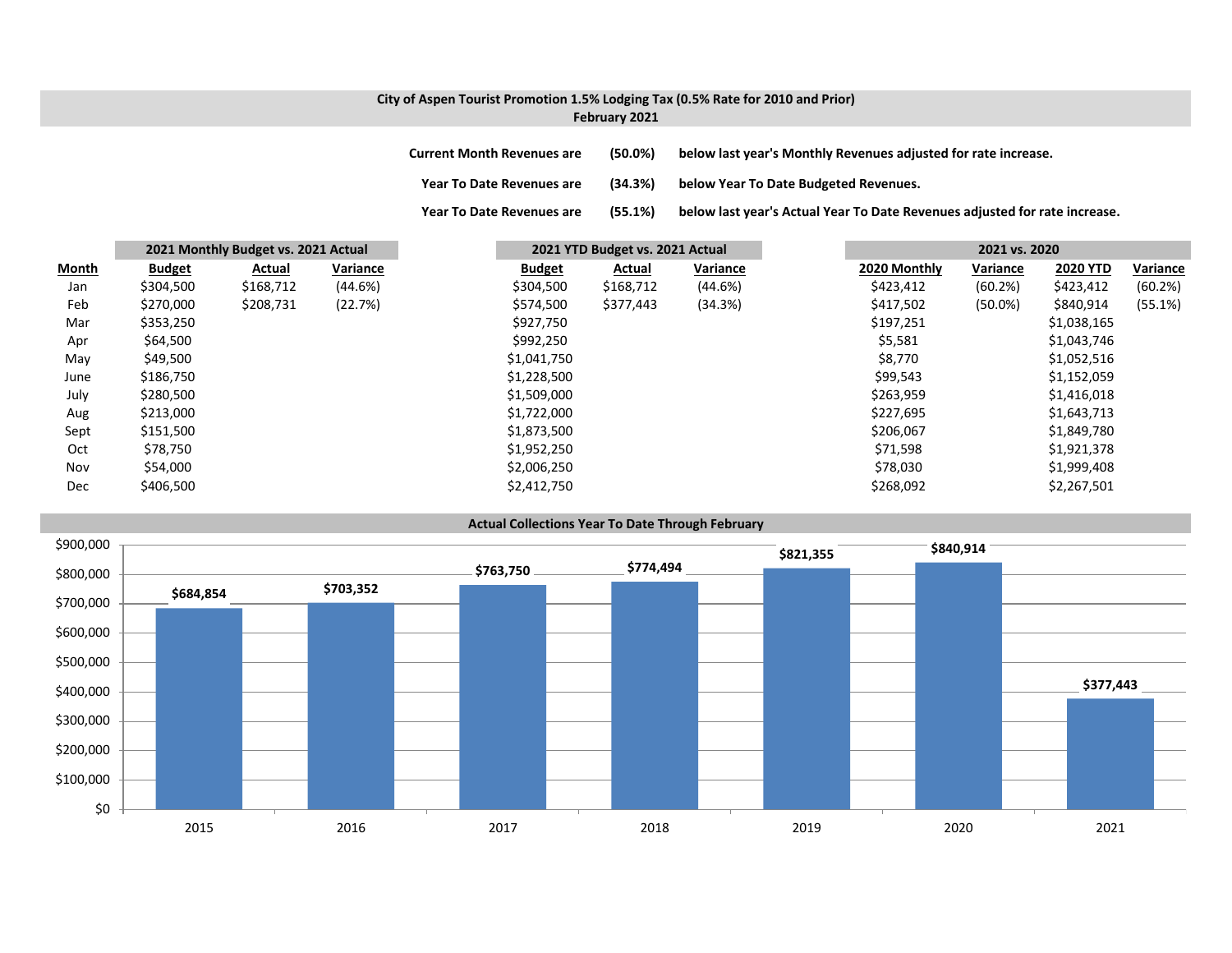# **City of Aspen Transportation 0.5% Lodging Tax February 2021**

| <b>Current Month Revenues are</b> | $(50.0\%)$ | below last year's Monthly Revenues              |
|-----------------------------------|------------|-------------------------------------------------|
| <b>Year To Date Revenues are</b>  | (34.3%)    | below Year To Date Budgeted Revenues.           |
| <b>Year To Date Revenues are</b>  | (55.1%)    | below last year's Actual Year To Date Revenues. |

|              |               | 2021 Monthly Budget vs. 2021 Actual |          |               | 2021 YTD Budget vs. 2021 Actual |          |              | 2021 vs. 2020 |                 |          |
|--------------|---------------|-------------------------------------|----------|---------------|---------------------------------|----------|--------------|---------------|-----------------|----------|
| <b>Month</b> | <b>Budget</b> | Actual                              | Variance | <b>Budget</b> | Actual                          | Variance | 2020 Monthly | Variance      | <b>2020 YTD</b> | Variance |
| Jan          | \$101,500     | \$56,237                            | (44.6%)  | \$101,500     | \$56,237                        | (44.6%)  | \$141,137    | (60.2%)       | \$141,137       | (60.2%)  |
| Feb          | \$90,000      | \$69,577                            | (22.7%)  | \$191,500     | \$125,813                       | (34.3%)  | \$139,167    | $(50.0\%)$    | \$280,304       | (55.1%)  |
| Mar          | \$117,750     |                                     |          | \$309,250     |                                 |          | \$65,750     |               | \$346,054       |          |
| Apr          | \$21,500      |                                     |          | \$330,750     |                                 |          | \$1,860      |               | \$347,915       |          |
| May          | \$16,500      |                                     |          | \$347,250     |                                 |          | \$2,923      |               | \$350,838       |          |
| June         | \$62,250      |                                     |          | \$409,500     |                                 |          | \$33,181     |               | \$384,019       |          |
| July         | \$93,500      |                                     |          | \$503,000     |                                 |          | \$87,986     |               | \$472,005       |          |
| Aug          | \$71,000      |                                     |          | \$574,000     |                                 |          | \$75,898     |               | \$547,903       |          |
| Sept         | \$50,500      |                                     |          | \$624,500     |                                 |          | \$68,700     |               | \$616,603       |          |
| Oct          | \$26,250      |                                     |          | \$650,750     |                                 |          | \$23,866     |               | \$640,469       |          |
| Nov          | \$18,000      |                                     |          | \$668,750     |                                 |          | \$26,010     |               | \$666,479       |          |
| Dec          | \$135,500     |                                     |          | \$804,250     |                                 |          | \$89,364     |               | \$755,842       |          |



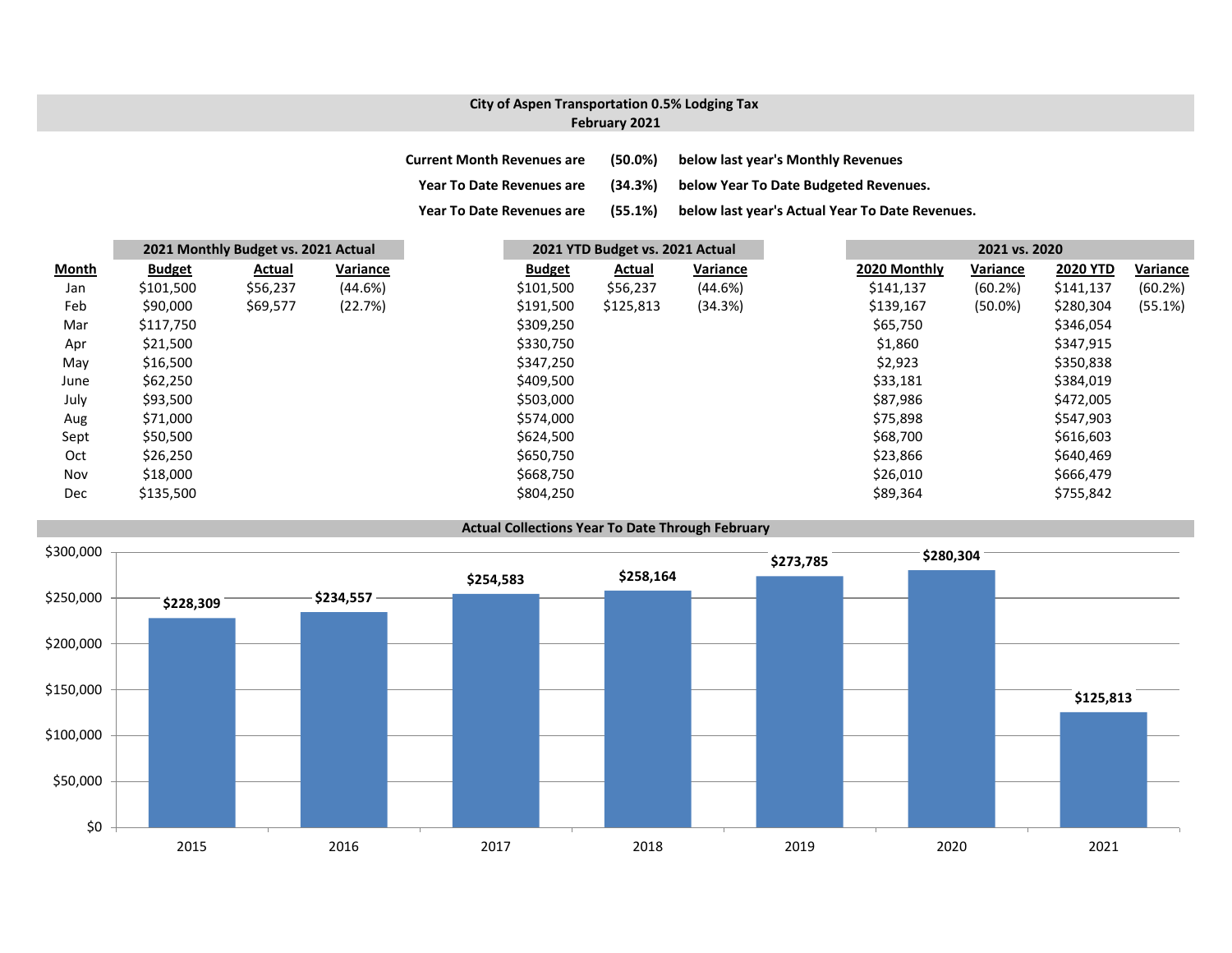# **City of Aspen Portion of Pitkin County 3.6% Sales Tax**

## **January 2021**

| <b>Current Month Revenues are</b> | (27.8%) | below last year's Monthly Revenues.             |
|-----------------------------------|---------|-------------------------------------------------|
| <b>Year To Date Revenues are</b>  | (19.5%) | below Year To Date Budgeted Revenues.           |
| <b>Year To Date Revenues are</b>  | (27.8%) | below last year's Actual Year To Date Revenues. |

|              |               | 2021 Monthly Budget vs. 2021 Actual |          |  | 2021 YTD Budget vs. 2021 Actual |             |          | 2021 vs. 2020 |              |          |  |                 |          |
|--------------|---------------|-------------------------------------|----------|--|---------------------------------|-------------|----------|---------------|--------------|----------|--|-----------------|----------|
| <b>Month</b> | <b>Budget</b> | Actual                              | Variance |  | <b>Budget</b>                   | Actual      | Variance |               | 2020 Monthly | Variance |  | <b>2020 YTD</b> | Variance |
| Jan          | \$1,357,000   | \$1,092,020                         | (19.5%)  |  | \$1,357,000                     | \$1,092,020 | (19.5%)  |               | \$1,512,709  | (27.8%)  |  | 1,512,709       | (27.8%)  |
| Feb          | \$1,277,000   |                                     |          |  | \$2,634,000                     |             |          |               | \$1,449,548  |          |  | 2,962,257       |          |
| Mar          | \$1,293,000   |                                     |          |  | \$3,927,000                     |             |          |               | \$708,210    |          |  | 3,670,467       |          |
| Apr          | \$484,000     |                                     |          |  | \$4,411,000                     |             |          |               | \$498,211    |          |  | 4,168,678       |          |
| May          | \$398,000     |                                     |          |  | \$4,809,000                     |             |          |               | \$430,729    |          |  | 4,599,408       |          |
| June         | \$822,000     |                                     |          |  | \$5,631,000                     |             |          |               | \$713,217    |          |  | 5,312,624       |          |
| July         | \$1,097,000   |                                     |          |  | \$6,728,000                     |             |          |               | \$1,164,095  |          |  | 6,476,719       |          |
| Aug          | \$917,000     |                                     |          |  | \$7,645,000                     |             |          |               | \$1,117,891  |          |  | 7,594,610       |          |
| Sept         | \$801,000     |                                     |          |  | \$8,446,000                     |             |          |               | \$1,181,742  |          |  | 8,776,352       |          |
| Oct          | \$498,000     |                                     |          |  | \$8,944,000                     |             |          |               | \$845,122    |          |  | 9,621,474       |          |
| Nov          | \$484,000     |                                     |          |  | \$9,428,000                     |             |          |               | \$688,722    |          |  | 10,310,196      |          |
| Dec          | \$1,461,000   |                                     |          |  | \$10,889,000                    |             |          |               | \$1,533,844  |          |  | 11,844,040      |          |

#### **Actual Collections Year To Date Through January**

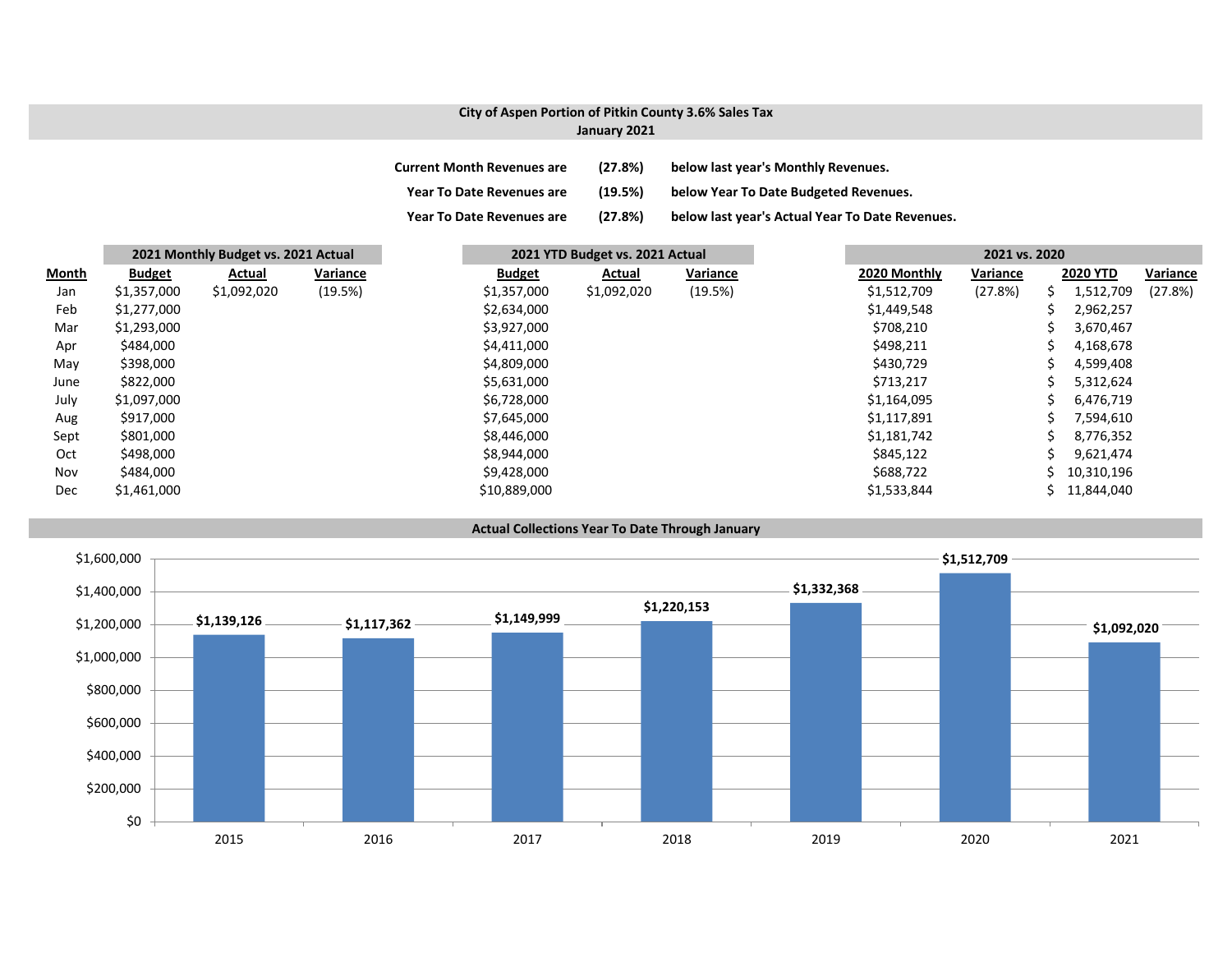### **March 2021 Housing Real Estate Transfer Tax**

| <b>Current Month Revenues are</b> | 116.4% | above last year's Monthly Revenues.             |
|-----------------------------------|--------|-------------------------------------------------|
| <b>Year To Date Revenues are</b>  | 180.6% | above Year To Date Budgeted Revenues.           |
| <b>Year To Date Revenues are</b>  | 64.5%  | above last year's Actual Year To Date Revenues. |

|       | 2021 Monthly Budget vs. 2021 Actual |             |          | 2021 YTD Budget vs. 2021 Actual |             |          | 2021 vs. 2020 |          |                 |  |
|-------|-------------------------------------|-------------|----------|---------------------------------|-------------|----------|---------------|----------|-----------------|--|
| Month | <b>Budget</b>                       | Actual      | Variance | <b>Budget</b>                   | Actual      | Variance | 2020 Monthly  | Variance | <b>2020 YTD</b> |  |
| Jan   | \$440,400                           | \$1,602,114 | 263.8%   | \$440,400                       | \$1,602,114 | 263.8%   | \$1,098,343   | 45.9%    | \$1,098,343     |  |
| Feb   | \$412,600                           | \$711,920   | 72.5%    | \$853,000                       | \$2,314,034 | 171.3%   | \$496,350     | 43.4%    | \$1,594,693     |  |
| Mar   | \$432,900                           | \$1,294,339 | 199.0%   | \$1,285,900                     | \$3,608,373 | 180.6%   | \$598,199     | 116.4%   | \$2,192,893     |  |
| Apr   | \$560,000                           |             |          | \$1,845,900                     |             |          | \$505,915     |          | \$2,698,808     |  |
| May   | \$566,200                           |             |          | \$2,412,100                     |             |          | \$110,180     |          | \$2,808,988     |  |
| June  | \$537,300                           |             |          | \$2,949,400                     |             |          | \$477,350     |          | \$3,286,338     |  |
| July  | \$384,200                           |             |          | \$3,333,600                     |             |          | \$885,546     |          | \$4,171,884     |  |
| Aug   | \$524,800                           |             |          | \$3,858,400                     |             |          | \$2,542,417   |          | \$6,714,301     |  |
| Sept  | \$746,400                           |             |          | \$4,604,800                     |             |          | \$3,947,332   |          | \$10,661,632    |  |
| Oct   | \$644,600                           |             |          | \$5,249,400                     |             |          | \$2,928,865   |          | \$13,590,497    |  |
| Nov   | \$439,200                           |             |          | \$5,688,600                     |             |          | \$1,717,838   |          | \$15,308,335    |  |
| Dec   | \$511,400                           |             |          | \$6,200,000                     |             |          | \$2,281,317   |          | \$17,589,652    |  |